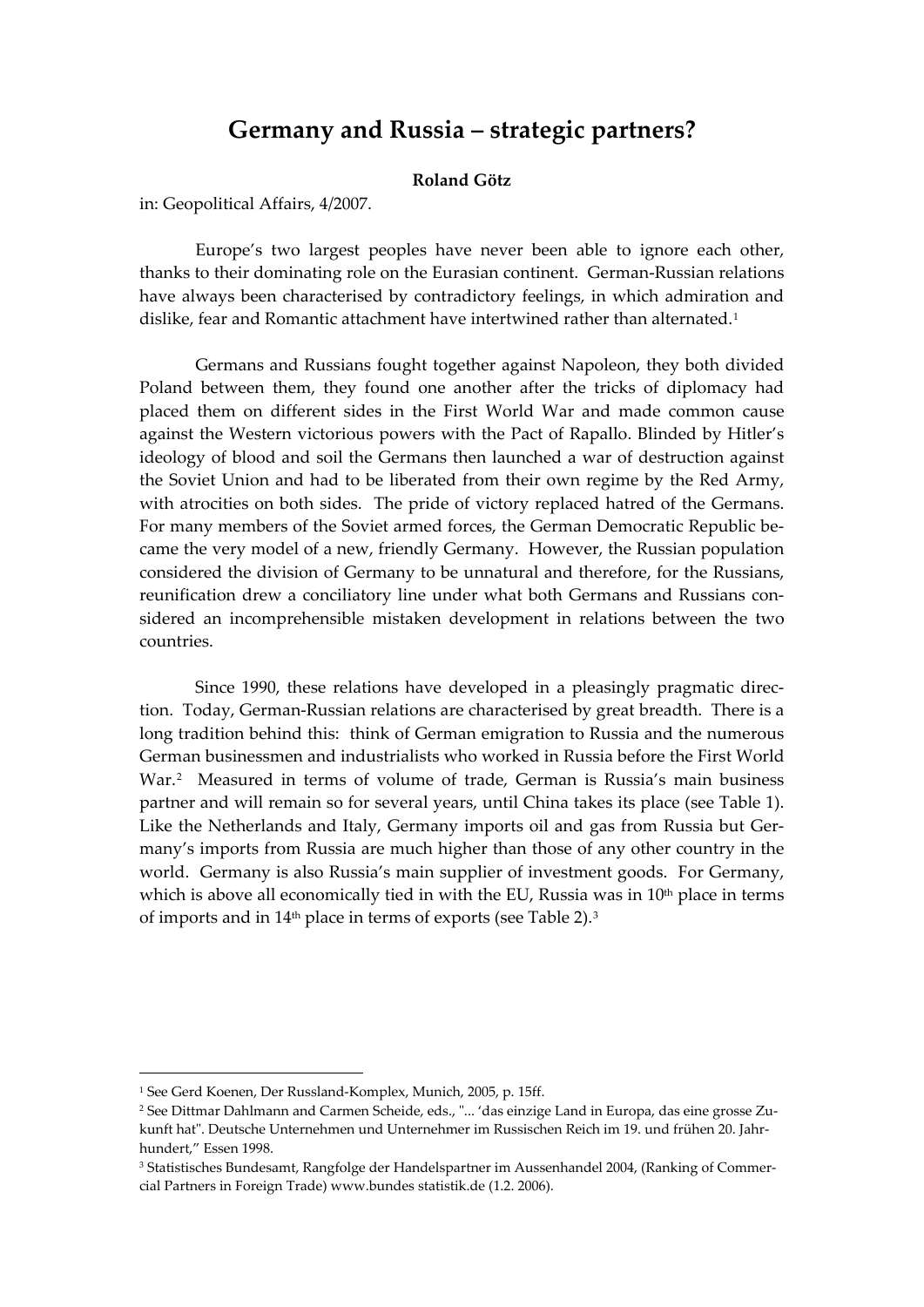**Table 1** 

**Russia's largest trading partners (without CIS countries) and their share of total imports and exports (including transit supplies of oil), in percent 2006** 

| <b>Russian imports from</b> |             | Russian exports to |        |
|-----------------------------|-------------|--------------------|--------|
| Germany                     | <b>16.0</b> | Netherlands        | - 13.8 |
| China                       | 11.2        | Italy              | 9.7    |
| Korea                       | 5.9         | Germany            | 9.4    |
| I ISA                       | 5.6         | China              | 61     |

*Source: Statistical office of the Russian Federation,* www.gks.ru

# **Table 2**

**Largest trading partners of the Federal Republic of Germany in the first half of 2005 and their share of imports and exports (percent)** 

| German imports from |     | German exports to |      |
|---------------------|-----|-------------------|------|
| France              | 9.0 | France            | 10.6 |
| Netherlands         | 8.6 | <b>USA</b>        | 8.7  |
| <b>USA</b>          | 6.8 | UK.               | 8.1  |
| Italy               | 6.0 | Italy             | 7.1  |
| <b>UK</b>           | 6.3 | Netherlands       | 6.1  |
| China               | 5.9 | Belgium           | 5.8  |
| Belgium             | 5.2 | Spain             | 5.3  |
| Austria             | 4.1 | Austria           | 5.3  |
| Switzerland         | 3.8 | Switzerland       | 3.8  |
| Russia              | 3.5 | Poland            | 2.6  |
| Japan               | 3.4 | China             | 2.5  |
| Spain               | 3.2 | Czech Republic    | 2.4  |
| Czech Republic      | 2.9 | Sweden            | 2.2  |
| Poland              | 2.5 | Russia            | 2.0  |

*Source: Federal German Ministry for the Economy and Technology, from Statistical Office, Wiesbaden, 2005.*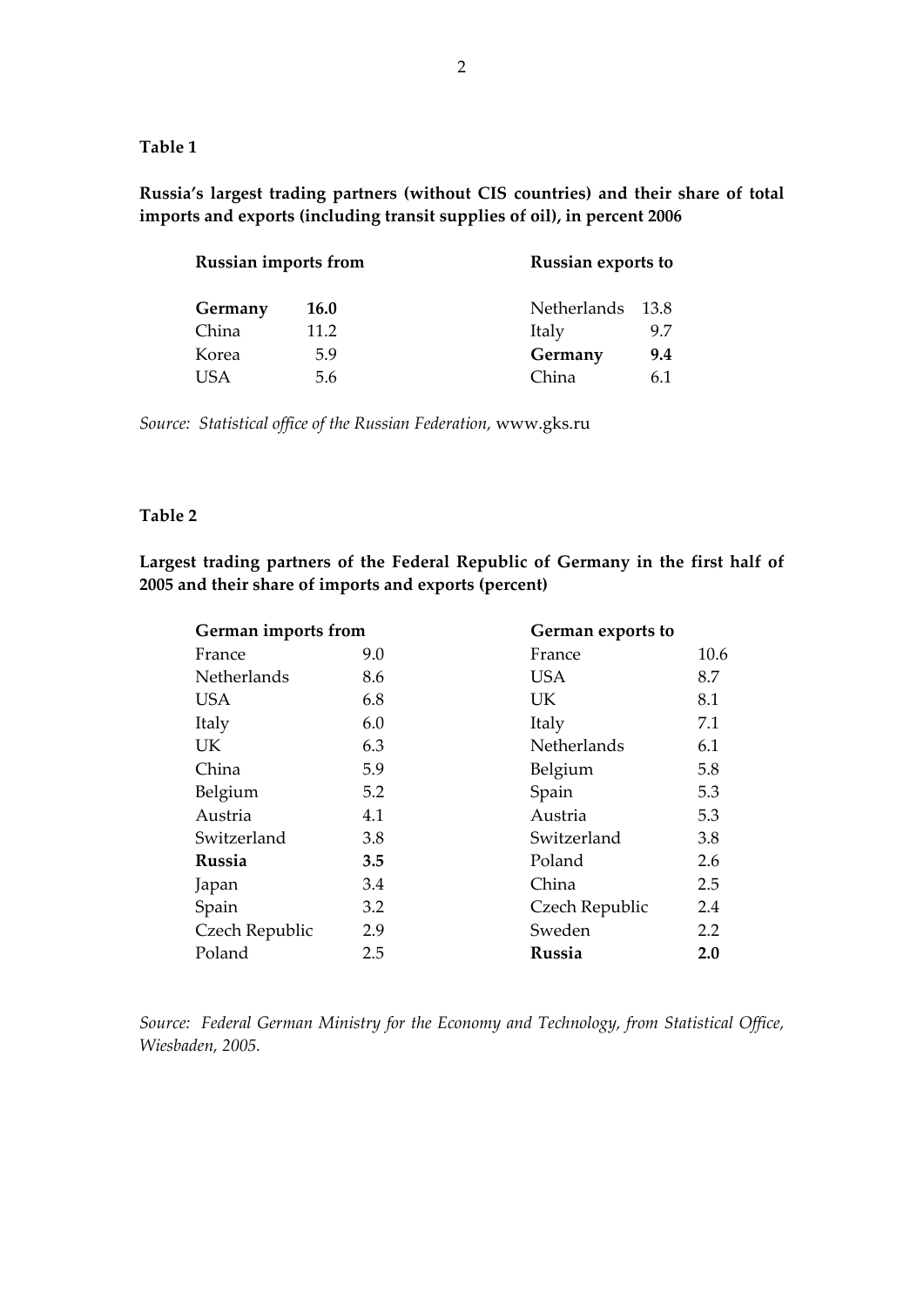Apart from energy imports, Germany's economic relations with Russia are above all born by small and medium-sized enterprises. Important help is provided by organisations like the Alliance of the German Economy in the Russian Federation, the Delegation of the German Economy in the Russian Federation and the Eastern Committee of the German Economy. The Federal Republic of Germany is present in dozens of Russian towns as a result of cultural and economic organisations. Personal contacts have arisen through the hundreds of thousands of Russians of German origin who have settled in Germany as well as through tourism and scientific and student exchanges.[4](#page-2-0) More than three million Russians are learning German, more than in the whole of the rest of the world put together. The Petersburg Dialogue and the German-Russian Forum have created the bases for continuous dialogue between representatives of both societies. Since 2005, the German Historical Institute in Moscow had enabled German and Russian researchers to work together on their common history.[5](#page-2-1)

 Since 1990, at the state level, a number of bilateral agreements have been signed including the Agreement on Good Neighbourliness, Partnership and Cooperation (1990), on Cooperation in Labour and Social Policy (1990), on the environment (1992), on mutual help in times of national emergency (1992), on cooperation in international road and air transport (1993), on the creation of the common commission to work on recent history (1997), on facilitating travel (2003) and on cooperation in youth policy (2004).<sup>[6](#page-2-2)</sup> Since 1998, yearly inter-governmental consultations which take place alternately in Russia and Germany provide an occasion for an exchange of views at ministerial level. In addition, leading politicians meet each other frequently. Even the activities of Germany's federated states, the *Länder,* deserve mention since eight of them have representatives or offices in Russia.

 That German-Russian relations are so dynamic has to do with the fact that many factors which tend to disturb relations between states do not obtain between Germany and Russia. There are no unresolved border issues, no ethnic or religious conflicts, and no rivalry for world domination on the international stage. The only questions still outstanding from the Second World War concern war booty, mainly art, which is a delicate matter but certainly not a major source of conflict. Even Kaliningrad/Königsberg is not a bone of contention between Germany and Russia but rather an object of common concern.

 In spite of the numerous forms of cooperation and the meetings which bring Germans and Russians together, however, Russia's image in Germany is mixed. At economic events and high-level meetings, the good relations are given prominence but in the media Russia is often criticised. The cause of this does not lie in direct relations between the two countries but instead in the way the Russian state deals with

1

<span id="page-2-0"></span><sup>4</sup> For cultural and scientific contacts, see www.ifa.de/russland/index.htm/publikation (1.2. 2006) and www.bmf.de/2513.php (1.2. 2006).

<span id="page-2-1"></span><sup>5</sup> Deutsches Historisches Institut (DHI), Moscow, www.dhi-moskau.de (1.2. 2006).

<span id="page-2-2"></span><sup>6</sup> See www.weltpolitik.net/Regionen/Russland% 20und%20Zentralasien/Russische %20F% F6deration (1.2. 2006).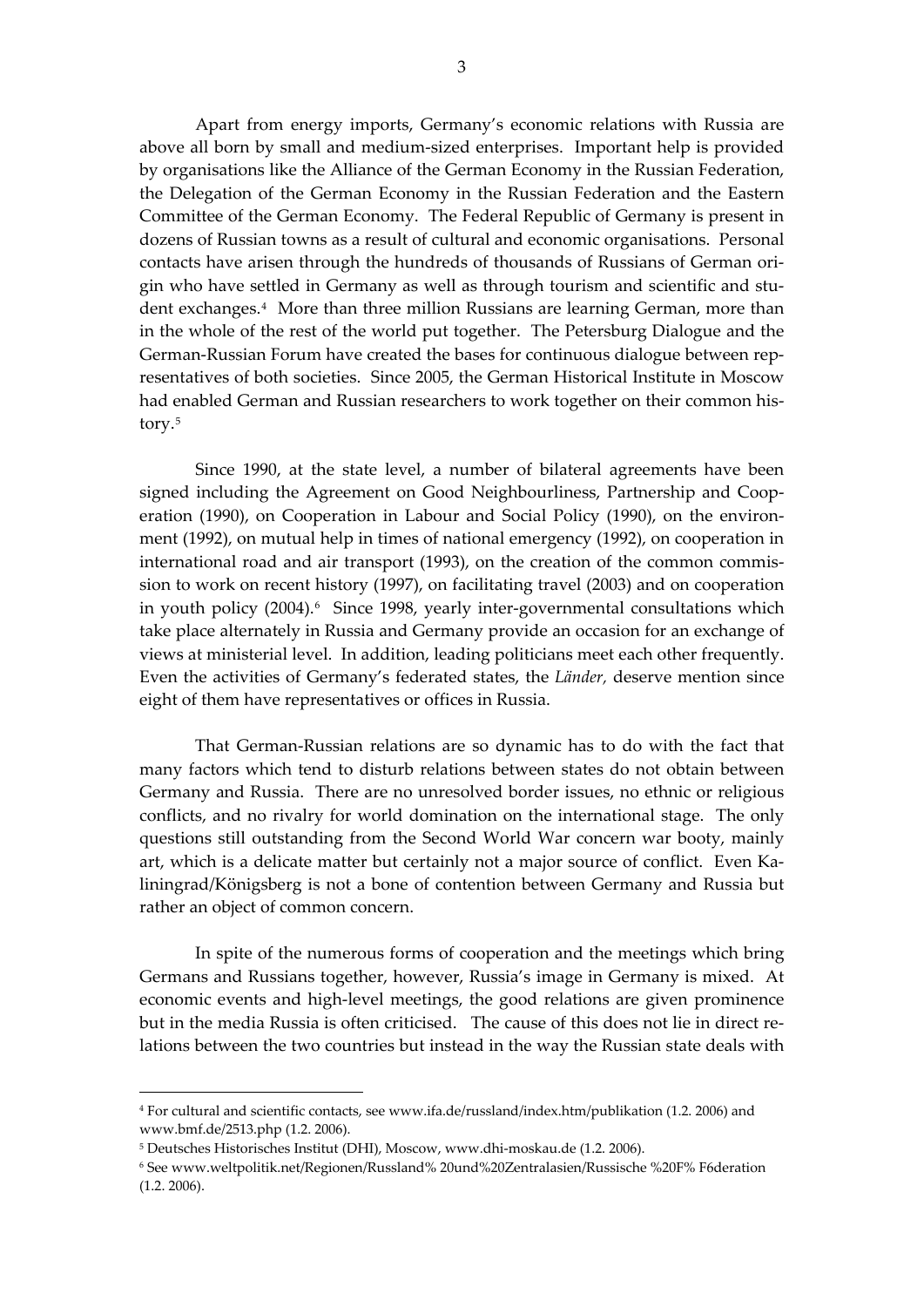its own citizens and with the states on its borders: the dismantling of democracy, the weakening of parliamentarianism, restrictions on press freedom, excessive use of force in Chechnya, pressure on the CIS states Ukraine, Georgia and Moldova which want to distance themselves from Moscow, support for the totalitarian Lukashenko regime in Belarus and for separatist forces in Transnistria, South Ossetia and Abkhazia.[7](#page-3-0) People in Russia react very sensitively to these reproaches, they accuse critics of not knowing about the conditions in their country, and they feel misunderstood and treated like children. This can be seen, for instance, on the Chechen issue, where the Russians see themselves as fighting international terrorism and as an ally of the West, for which they ask in vain for recognition, without wanting to take cognisance of the negative consequences of the presence of Russian troops in the Cauca-sus and Chechnya, or of the Moscow-installed regime there.<sup>[8](#page-3-1)</sup> In spite of the broad basis for dialogue between Germany and Russia, it cannot be foreseen that perceptions on these issues are going to grow any closer.

### **Close energy relations**

 Both sides regard their economic relations in a generally positive light although the close energy relations are also seen as problematic by the German side. Germany, which needs to import 97% of its oil and 80% of its gas, has found in Russia a reliable major supplier. In 2005, 34% of Germany's oil imports came from Russia and 42% of her gas imports. (Tables 3 and 4).

## **Table 3**

1

#### **German oil imports in 2005**

|                 | <b>Million</b> tonnes | Percent |  |
|-----------------|-----------------------|---------|--|
| Russia          | 38                    | 34      |  |
| Norway          | 17                    | 15      |  |
| Africa          | 21                    | 19      |  |
| UK.             | 15                    | 13      |  |
| Other countries | 13                    | 12      |  |
| Middle East     | 8                     | 7       |  |
| Total           | 117                   |         |  |

*Source: Federal German Ministry for the Economy and Technology, www.bmwi.de/BMWi/Navigation/Energie/energiestatistiken.html (01.07.2007).* 

<span id="page-3-0"></span><sup>7</sup> For a critique of the "Putin system", see Heinrich Vogel, Russland ohne Demokratie, SWP-Studie 38/2004, www.swp-berlin.org (1.2. 2006); Eberhard Schneider, Putins zweite Amtszeit, SWP-Studie 1/2006, www.swp-berlin.org (1.2. 2006).

<span id="page-3-1"></span><sup>8</sup> See Uwe Halbach, Gewalt in Tschetschenien. Ein gemiedenes Problem internationaler Politik, SWP-Studie 4/2004, www.swp-berlin.org (1.2. 2006).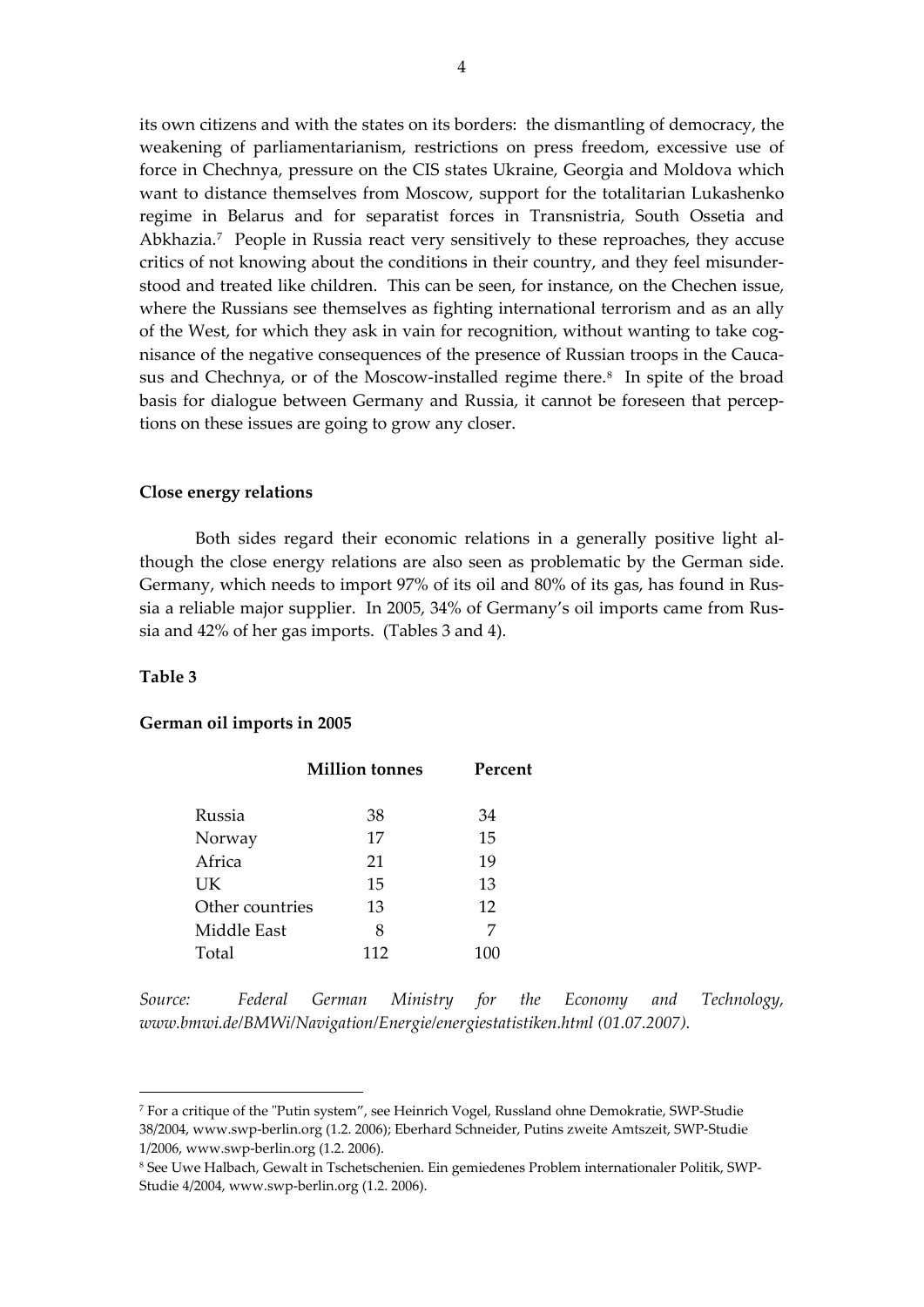# **Table 4**

1

### **German gas imports 2005**

#### **Billion cubic metres Percent**

| Russia      | 38 | 41  |
|-------------|----|-----|
| Norway      | 29 | 32  |
| Netherlands | 21 | 22  |
| Denmark/UK  |    | 5   |
| Total       |    | 10O |

*Source: Federal German Ministry for the Economy and Technology, www.bmwi.bund.de.* 

 What does this close interconnection in energy mean? Does it provide energy security or does it cause a dangerously high level of energy dependency? No firm judgement can be made on the basis of the numeric relations. Germany, which is surrounded by energy exporting countries, has a high level of diversification in her energy imports. But will that remain the case in the future, if Germany imports yet more oil and gas from Russia? Russia currently has 10% of the world's conventional oil supplies and 34% of its conventional gas.[9](#page-4-0) The oil and gas fields are distributed across the whole of the territory of the Russian Federation although the main extraction is currently in Western Siberia. (See Map 1). It is obvious that Russia can never replace the Middle East as an oil supplier for Western countries since Russia does not have many untapped reserves. For Europe, whose oil consumption will rise by another third between now and 2025, Russia should remain a reliable supplier at the present level while extra imports will come mainly from the Middle East, Africa and the Caspian Sea.[10](#page-4-1) Since Germany's need for oil will fall in the future, Russia's share of her oil imports will rise to around 40% even on the basis of the same nominal levels of supply.[11](#page-4-2)

<span id="page-4-0"></span><sup>9</sup> See Bundesanstalt für Geowissenschaften und Rohstoffe (BGR), Energiestudie 2005, www.bgr.bund. de (1.2. 2007), Table 9 and 13. "Supplies" means reserves and resources. "Conventional oil" means oil which can be supplied by pumping. Oil can also be extracted in "unconventional" ways from heavy oil and oil sands.

<span id="page-4-1"></span><sup>&</sup>lt;sup>10</sup> According to the optimistic prediction of the Energy Information Administration (EIA), Russia's export of oil and oil products will rise, depending on the oil price, from 340 million tonnes in 2005 to between 390 and 450 million tonnes by 2020. Exports from the Caspian will rise from 30 million tonnes in 2005 to 170 to 195 million tonnes by 2020. See Roland Götz, Russlands Erdöl und der Welt-Erdölmarkt, SWP-Studie 40/2005, p. 24ff

<span id="page-4-2"></span><sup>&</sup>lt;sup>11</sup> Germany's need for oil imports will fall from over 100 million tonnes at present to about 90 million tonnes by 2025 because of the increasing disconnect between economic growth and energy consumption. See Energiewirtschaftliches Institut an der Universität zu Köln (ed..), Energiereport IV. Die Entwicklung der Energiemärkte bis zum Jahr 2030, Munich 2005, p. 380 ff.; see also the summary: www.ewi.uni-koeln.de/content/e266/e563/e3009/EnergiereportIV\_Kurzfassung\_de\_ger.pdf (1.2. 2006).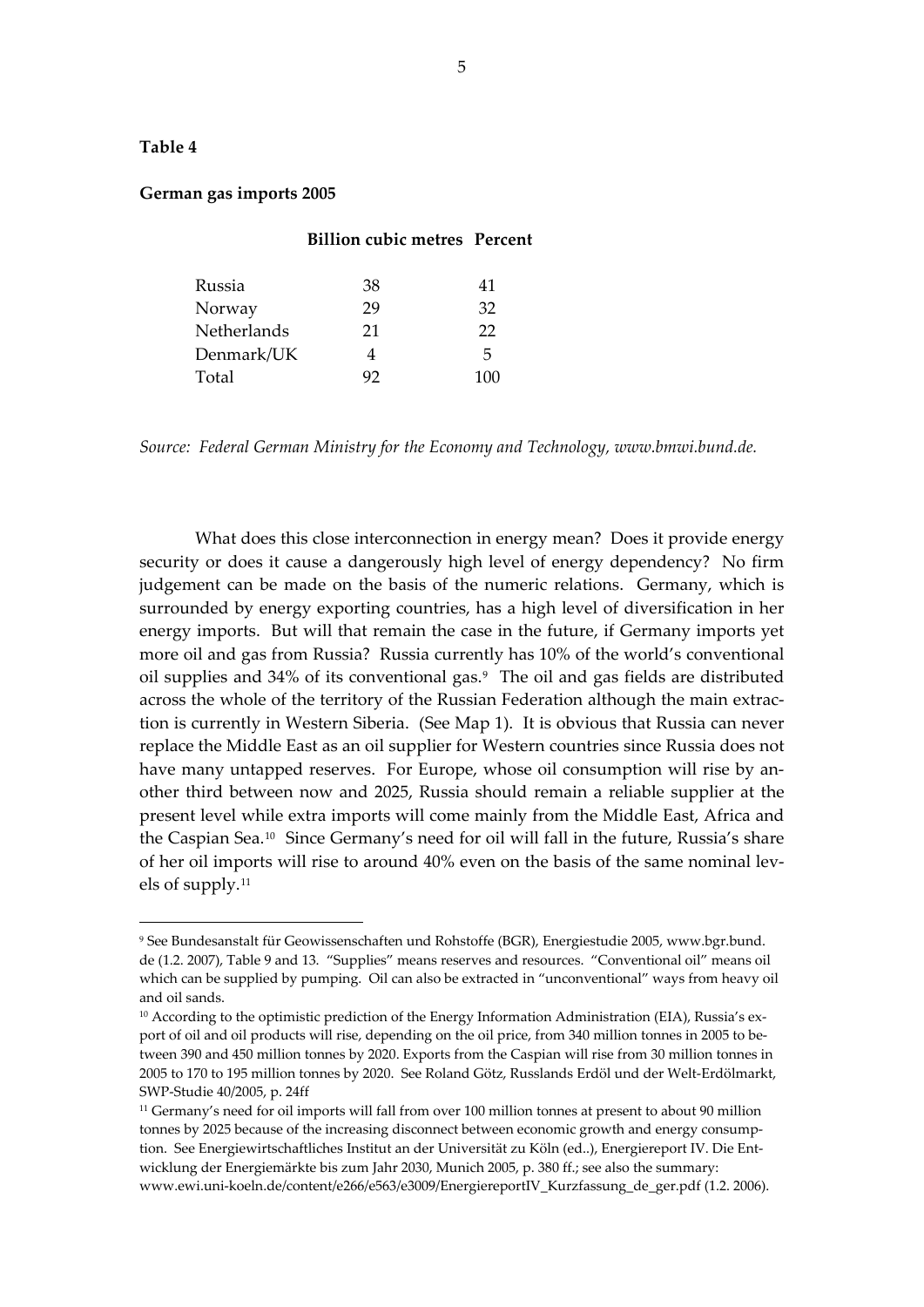Russian gas still has a dominant position in the European market, since it can be delivered cheaply from Western Siberian gas fields via the pipeline network which dates from Soviet times. In future, the rising costs of extracting gas in the Barents Sea and the Jamal Peninsula will mean that the share of imports from Africa and the Middle East will rise and Russia's relative share in European gas imports will fall. Quite apart from this, Russia's gas supplies will increasingly be directed towards China and Japan (see Map 2). This will in fact not affect European supplies since Russia will overwhelmingly use East Siberian and Far Eastern resources for this, which are out of the question for the European market because the transport costs are so high.[12](#page-5-0) Also oil, which will be transported through new pipelines to China and the Pacific Coast, will come mainly from East Siberian oil fields and Sakhalin but not from the West Siberian fields which are important for Europe. There is therefore little danger of a geopolitical competition between Germany/Europe on the one hand, and Asia and the USA on the other, for Russian oil and gas.[13](#page-5-1)

 German gas imports will rise between now and 2025 to 105 billion cubic metres.[14](#page-5-2) Since it can be predicted that by then imports from the Netherlands, Denmark and Britain will decline, while imports from Norway will remain about the same, Germany's imports from Russia will have to rise to about 60 billion cubic metres. From 2020 they will represent between 55% and 60% of all Germany's gas imports. With this numerical dependency, Germany would be in the same situation as Eastern EU states.[15](#page-5-3) Whether this is considered too high depends on whether Russia is seen as a politically reliable partner. Since gas exports to Germany represent one quarter of Russian gas exports to Europe, it is obvious that the dependence is mutual. There is no one-sided dependence and therefore no potential threat to German energy security.[16](#page-5-4)

 An increase in energy imports to Germany from Russia raises the question of the availability and security of transport routes. The transport routes for oil and gas from Russia to Europe pass through territories which are not threatened by earthquakes and which are less prone than other parts of the world to terrorist attacks. Any interruptions to supply through long-distance pipelines (for instance via Belarus and Ukraine as a result of disagreements over gas prices for domestic consumption) have so far been extremely short-lived and they have not affected gas supplies to Germany and Europe. In any case, it is argued that the planned North European Gas Pipeline (otherwise known as "Baltic pipeline") will contribute to Germany's energy

 $\overline{a}$ 

<span id="page-5-0"></span><sup>12</sup> See Roland Götz, Russlands Erdöl und Erdgas drängen auf den Weltmarkt, SWP-Studie 34/2004, www.swp-berlin.org (1.2. 2006).

<span id="page-5-1"></span><sup>13</sup> Alexander Rahr has a different view. See Die neue OPEC. Wie Russland zur globalen Energie- Supermacht werden will, in: Internationale Politik, 31(2006) 2, p.15-23, www.internationalepolitik.de (13.2. 2006).

<span id="page-5-2"></span><sup>14</sup> See Energiewirtschaftliches Institut (Note 11).

<span id="page-5-3"></span><sup>&</sup>lt;sup>15</sup>See Roland Götz, Nach dem Gaskonflikt. Wirtschaftliche Konsequenzen für Russland, die Ukraine und die EU, SWP-Aktuell 3/2006, www.swp-berlin.org (1.2. 2006).

<span id="page-5-4"></span><sup>16</sup> For a different view, see Frank Umbach, Europas nächster Kalter Krieg. Die EU braucht endlich ein Konzept zur Versorgungssicherheit, in: Internationale Politik, 61 (2006) 2, p.6-14, www.internationalepolitik.de (1.2. 2006).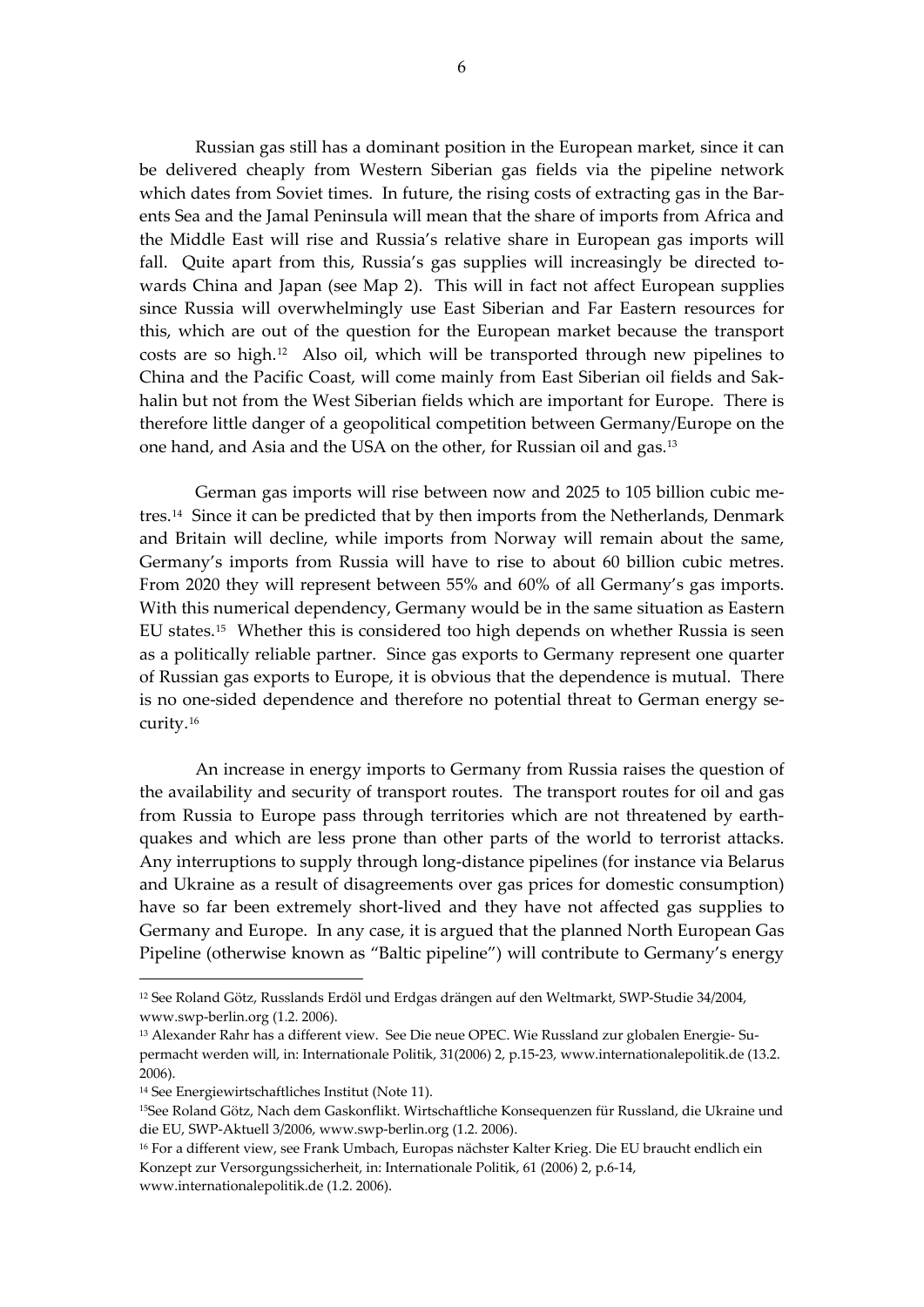security because it does not pass through potentially unsafe transit countries (by which is meant Poland, Ukraine and Belarus). (See Maps 3 and 4)

 The Baltic pipeline caused strong protests in the Baltic States and Poland which are due to the fact that the impression has been created there that the pipeline deliberately bypasses these states and that Germany and Russia have come to an agreement behind their backs.[17](#page-6-0) This made it clear how important it is to consult and inform all states which are affected by Germany's policy towards Russia. The rational core of the ill-will in the Baltic states and Poland consists in the fact that the construction of the Baltic pipeline with its final capacity of 55 billion cubic metres a year disregards alternative possibilities for increasing Russia's gas export capacity to the West, namely the planned doubling of the Jamal pipeline through Belarus and Poland from 30 billion cubic metres to 60 bcm per year, and the extension of the Ukrainian pipeline network (currently 120 bcm, increasable to 190 bcm per year). The states concerned will lose potential investments and transit fees although it cannot be ruled out that the capacities for extension of the Belarusian-Polish and Ukrainian networks will be carried out later.

### **Russia's own path**

 $\overline{a}$ 

Thanks for Russia's support for reunification, Germany was one of the main countries to support Russia financially in its transformation to a democracy and a market economy.<sup>[18](#page-6-1)</sup> To what extent this transformation has been a success remains in dispute.[19](#page-6-2) But in any case, Russia has turned away from Communism, not least because many former Party and state bureaucrats became successful private property owners. However, unlike elsewhere in Eastern Europe, the abandonment of the Communist regime was not the basis for a new state identity. Unlike the other states which emerged from the Soviet Union, Russia could not gain a sense of identity by means of a "national renaissance" in opposition to Russian dominance. Russia, which has never existed as a nation-state within its current borders, has since been seeking its own path. The Russian political class is however divided on whether this is just a diversion which will eventually lead the country into the Western camp or whether, as the "Eurasianists" think – it will lead to a special model for state and society and for relationships with other countries.[20](#page-6-3) Pointing to Russia's potential for

<span id="page-6-0"></span><sup>&</sup>lt;sup>17</sup> The other points of conflict are maritime legal questions. The dangers and environmental concerns associated with sunken explosives from the Second World War will be dealt with not only by the Germans and the Russians but with the involvement of all the states with Baltic coasts.

<span id="page-6-1"></span><sup>&</sup>lt;sup>18</sup> Between 1990 and 1994, Germany participated in multilateral programmes with 4.4 billion Deutsche Marks for technical and humanitarian help. Far greater sums were given in connection with the withdrawal of Soviet troops and the rescheduling of the Soviet state debt.

<span id="page-6-2"></span><sup>19</sup> See Lilia Shevtsova, Bürokratischer Autoritarismus - Fallen und Herausforderungen, in Aus Politik und Zeitgeschichte, 11/2006.

<span id="page-6-3"></span><sup>20</sup> On the views of the Eurasianists, see Katrin Bastian/Roland Götz, Unter Freunden? Die deutschrussische Interessenallianz, in: Blätter für deutsche und internationale Politik, 50 (2005) 5, p. 583 - 592, here p. 591ff.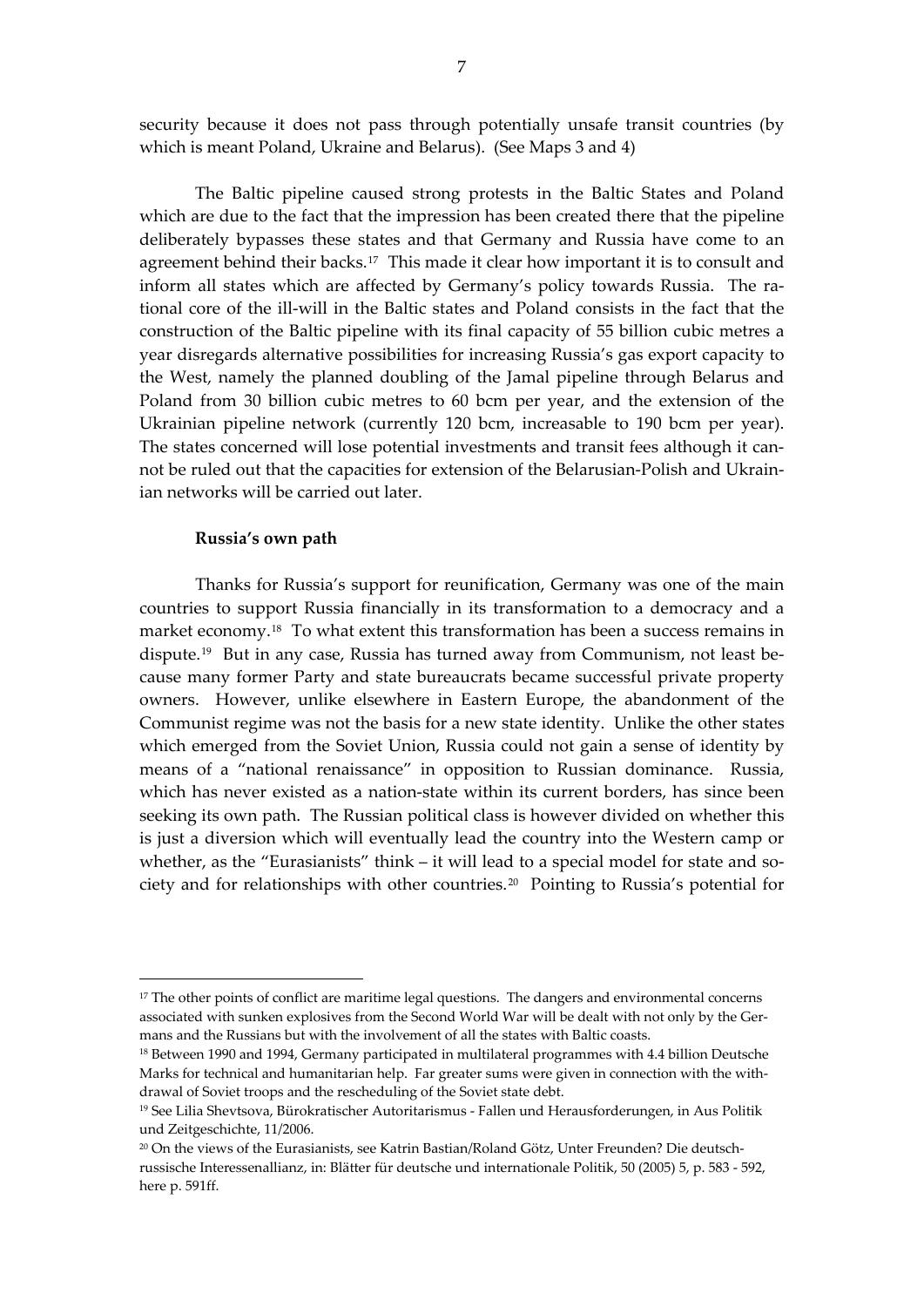power (its size, its resources, its missiles) many in Russia dream of a return of the empire, or at least of a close alliance of the CIS states under Russian leadership.<sup>[21](#page-7-0)</sup>

 The relatively liberal domestic policies of Boris Yeltsin and the "early" Putin had led to expectations of a fundamental foreign policy line of rapprochement with Europe and at least partial integration in its structures. Thus, in Putin's speech to the German parliament on  $25<sup>th</sup>$  September 2001 (still under the influence of  $11<sup>th</sup>$  September) one finds the expression of a wish for "true partnership" and even Russia's accession to a "Greater Europe" and the unification of the potentials of Germany and Russia.[22](#page-7-1) One hears very little any more now in Moscow of such wild dreams, which recall Gorbachev's wish for a "common European home". Conversely, from the Western side, the Chechen problem, the Khodorkovsky affair including the transfer of Yukos property to the state oil company, Rosneft, the disaster of Beslan for which Russian behaviour is partly to blame, or the interference of the Kremlin in the Ukrainian presidential elections have all awoken doubts about Russia's suitability as a European partner.

 Russia's place in the world is now situated by the Moscow political elite somewhere between a regional power and a world power.<sup>[23](#page-7-2)</sup> Russian analysts like the pro-Kremlin chairman of the political foundation of United Russia, Vyacheslav Nikonov, call for a multipolar foreign policy, which would give Russia freedom of action in all directions, and rejects any dissolution of Russia in European structures.[24](#page-7-3) Russia should have an independent role in world politics, working within global treaty structures like the UN, the G8 and later the WTO and the OECD, but should preserve her sovereignty by not being integrated into supranational regimes like NATO or the EU. Russia should deal with other world powers on the basis of equality and it should base its policies on its own self-interest and on the principle of the balance of power. The alternative of a European orientation for Russia, by contrast, is supported by only a small number of Russian analysts.[25](#page-7-4)

 Since the supporters of the "great power option" see the EU as a union of countries which compete with one another, they push for bilateral relationship, above all with Germany. The idea of a Paris-Berlin-Moscow axis which is supposed

1

<span id="page-7-0"></span><sup>21</sup> See Gernot Erler, Russland kommt, Freiburg-Basel-Vienna 2005, p. 156 ff.; Jutta Scherrer, Ideologie, Identität und Erinnerung, in: Osteuropa, 54 (2004) 8, p. 27 - 41, here p. 34ff.

<span id="page-7-1"></span><sup>&</sup>lt;sup>22</sup> Speech of the President of the Russian Federation, Vladimir Putin, to the German Bundestag, 25<sup>th</sup> September 2001, www.documentarchiv.de/brd/2001/rede \_ putin\_ bundestag.html (1.2. 2006).

<span id="page-7-2"></span><sup>23</sup> See Lilia Schevtsova, Rossija - god 2006: Logika politieskogo stracha (Russia 2006 – the Logic of Political Fear), in: Nezavisimaja gazeta 13th – 16th December 2005; for extracts see Russia in 2006: The logic of political fear, www.russiaprofile.org/cdi/2005/12.19. 2904.wbp (1.2. 2006).

<span id="page-7-3"></span><sup>24</sup> See Vyacheslav Nikonov, Strategija Putina (Putin's Stategy), in: Rossijskaja gazeta, 22nd December 2004, English translation in Global Affairs, 3 (2005) 1, http://eng.globalaffairs.ru/numbers/10/813. html (1.2. 2006), see also Falk Bomsdorf, Ein Hauch von Ukraine, SWP-Zeitschriftenschau 4/2005, www.swpberlin.org (1.2. 2006).

<span id="page-7-4"></span><sup>25</sup> On Russian foreign policy conceptions, see Hannes Adomeit/Rainer Lindner, Die "Gemeinsamen Räume" Russlands und der EU, SWP-Studie 34/2005, www.swp-berlin.org (1.2. 2006), here p. 10 f.; Marek Menkiszak, Russia vs. the European Union - A Strategic Partnership Crisis, CES-Studies 22/2006, www.osw.waw.pl (1.2. 2006).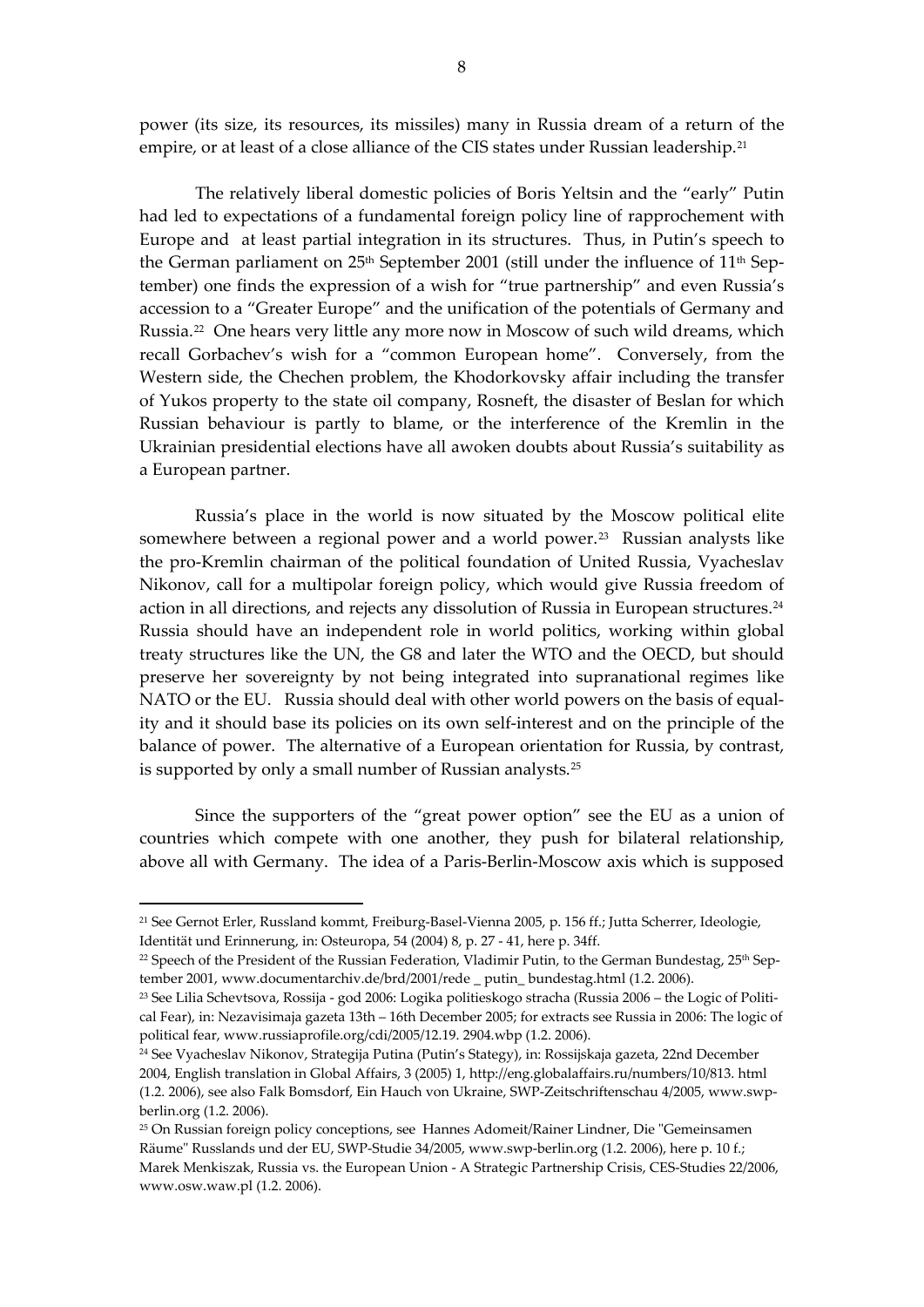to defy American hegemony and also drive a wedge into the EU phalanx corresponds to the same thinking. Conversely, Germany's role is often seen as a dooropener for Russia's integration into Europe, without it being noticed that Russia does not need any such help because the obstacles to any integration are not to be found in any reluctance by the EU but instead in Russia's own lack of will to subject herself to the European rules of the game.

# **Value and interests**

1

 A consequence of the complex German-Russian relationship is that it cannot be expressed by any simple formula. The hackneyed term "friendship of peoples" has been completely debased by the GDR experience, which is presumably why Chancellor Angela Merkel did not use the term when she met President Putin in Moscow in January 2006. Instead she confirmed the "strategic partnership" with Russia, on which the then Federal Chancellor, Gerhard Schröder, and Putin had already reached agreement at the German-Russian summit in June 2000.[26](#page-8-0)

 However, the Russians do not understand why they have to take second place to the "American friend" and why only "partnership" not "friendship" is on offer. It leads to German-Russian misunderstandings that by "strategic partnership" Russia understands an alliance of interests. For Russian politics, strategic partners are those with whom one undertakes important projects for mutual benefit and with whom one shares aims. As a result, Russia's list of strategic partners is a long one, and nearly every country in the world could appear on it. By contrast, in the foreign policy language of the EU, ever since the concept of strategic partnership was introduced into the Common Strategy towards Russia in 1999, the term means not only an alliance of interests but also a partnership on the basis of common values.<sup>[27](#page-8-1)</sup> Significantly, Russia's corresponding medium-term strategy towards the EU is limited to the expression of common interests without any reference to common values.

 Under Chancellor Schröder, Germany's Russia policy gave the impression – in spite of the demonstrative friendship between the two leaders – of wanting to be limited to a partnership based only on common interests, since the German side avoided taking a public position on Russian domestic policy.[28](#page-8-2) The CDU/CSU and FDP opposition, by contrast, insisted that a partnership with Russia cannot last without a common basis of values.[29](#page-8-3)

<span id="page-8-0"></span><sup>26</sup> See Christian Meier/Heinz Timmermann, Nach dem 11. September: Ein neues deutsch-russisches Verhältnis?, SWP-Aktuell 22/2001, p. 5, www.swp-berlin.org (1.2. 2006).

<span id="page-8-1"></span><sup>27</sup> See Rolf Schuette, Interest and values: A European Perspective, Carnegie Paper 54/2004, www.carnegieen dowment.org/publications/ index.cfm?fa=view&id= 16269&prog=zru (1.2. 2006). For the text of the EU's Common Strategy to Russia, see

http://europa.eu.int/comm/external\_relations/ceeca/com\_strat/russia\_99.pdf (1.2. 2006). But the EU also occasionally uses the concept of strategic partnership in a limited sense, when speaking of strategic partnerships with the Mediterranean Region, China or the whole of Africa.

<span id="page-8-2"></span><sup>28</sup> See Hannes Adomeit/Katrin Bastian/Roland Götz, Deutsche Russlandpolitik unter Druck, SWP-Aktuell 56/2004, www.swp-berlin.org (1.2. 2006).

<span id="page-8-3"></span><sup>29</sup> See Hans-Joachim Spanger, Paradoxe Kontinuitäten. Die deutsche Russlandpolitik und die koalitionären Farbenlehren, in: HSFK-Report 12/2005, p.13 ff., www.hsfk.de (13.2. 2006).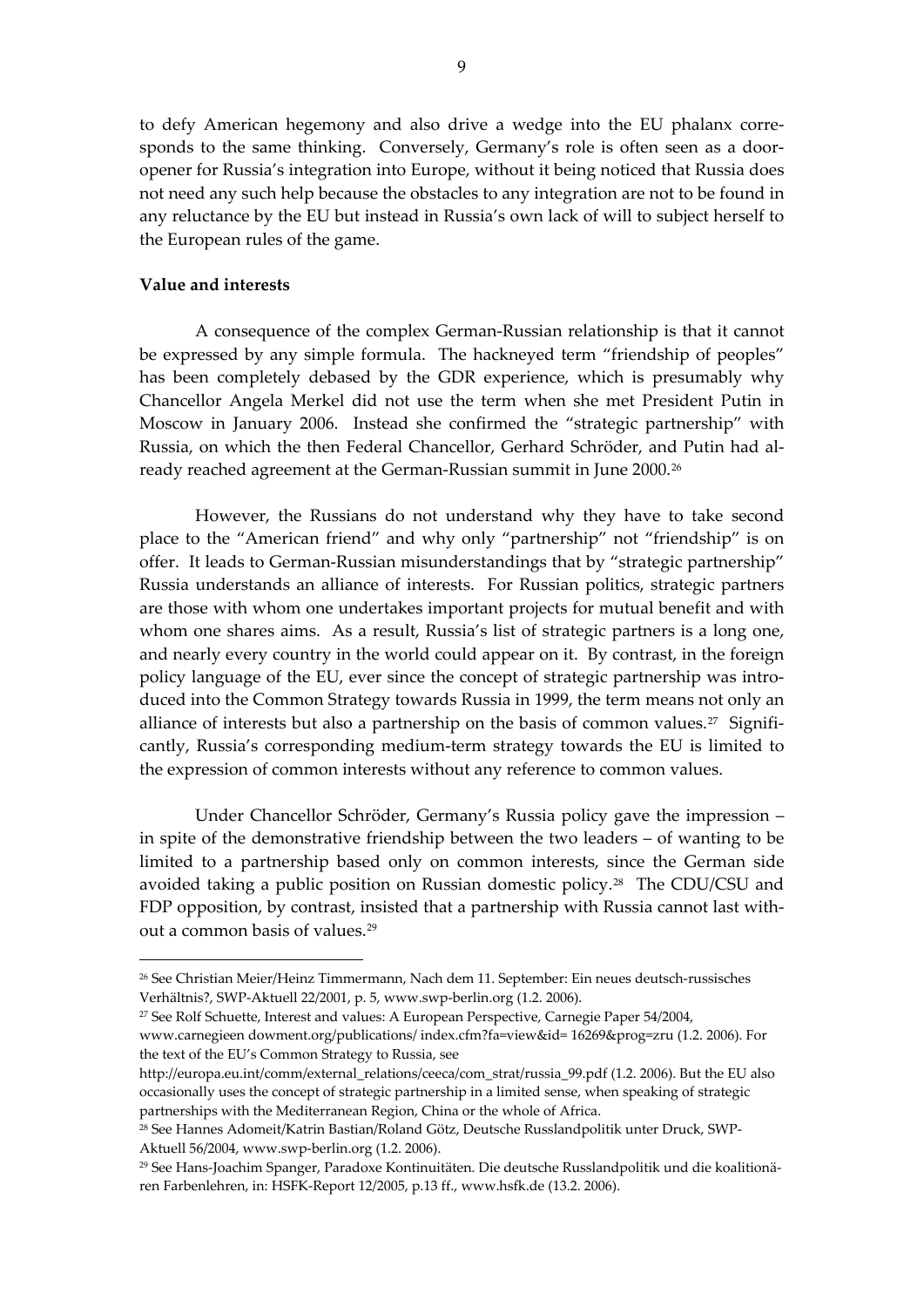Common values are an important element of a foreign and security policy based on cooperation. The former US Secretary of State, Colin Powell, confirmed this is an article in *Ivestiya* when he drew attention to the fact that beyond the interests and the trust of political leaders the ability of nations to cooperate is based on a convergence of fundamental principles which are shared by the respective societies as well.[30](#page-9-0) This linkage of values and interests is also based on the idea that only the recognition and practice of democratic values and the creation of a corresponding legal system will guarantee Russia's market orientation in the long term. This in turn is the basis for balanced economic development not based on the export of gas and oil alone. It is an important pre-condition for the successful involvement of small and medium businesses that they can rely on a functioning legal system Germany has a strong interest in this. Thus there are good arguments to insist on a dual approach to Russia and in addition to pragmatic agreements in the foreign and security policy field (for instance on the involvement of Russia in finding a solution to the Iranian question) there should also be encouragement for progress on domestic developments.

### **New style or new content?**

1

 What has changed since in Germany's Russia policy since 2005? The friendly private style which characterised the relationship between Schröder and Putin has been replaced by a matter-of-fact diplomatic style. Chancellor Merkel has not been content, as Schröder was, with private admonitions but instead had openly criticised the situation in Russia, much to the displeasure of the Russian president.

 But the basic conception of the strategic partnership between Germany and Russia has remained unchanged in spite of the change in government. As Foreign Minister Steinmeier adroitly put it, its purpose is that Russia find the way to a stable democracy "on the basis of the values of Europe but also with regard to her own traditions".[31](#page-9-1) Germany's Russia policy is therefore now as before in harmony with the EU's Russia policy, as laid out in the Partnership and Cooperation Agreement of 1st December 1997, namely it is aimed at the market-economic and democratic transformation of Russia and thus a "harmonisation" of the internal situation in Russia with the EU rules of the game.<sup>[32](#page-9-2)</sup> The overarching concept for this has been expressed by the German Foreign Office with the expression "rapprochement through integration", a phrase which recalls the Leitmotiv of Willy Brandt's Ostpolitik, "change through rapprochement". The German Foreign Minister remains firmly committed to this although doubts are growing in Germany about the likely success of this "functionalist logic".

<span id="page-9-0"></span><sup>&</sup>lt;sup>30</sup> Guest commentary by Colin Powell in Izvestia, 26th January 2004, quoted here from Hans-Joachim Spanger, Modernisierung contra Demokratisierung: Putins russischer Weg, in: HSFK-Report 12/2004, p. 34ff., www.hsfk.de (1.2. 2006).

<span id="page-9-1"></span><sup>31</sup> Interview mit Bundesaussenminister Steinmeier im rbb-Inforadio, 14.10.2006.

<span id="page-9-2"></span><sup>32</sup> Hans-Joachim Spanger, Partnerschaft: strategisch, pragmatisch oder selektiv? Die EU und Russland suchen nach einem neuen Vertrag, in: HSFK Standpunkte, 6/2006, S.2, <www.hsfk.de/>.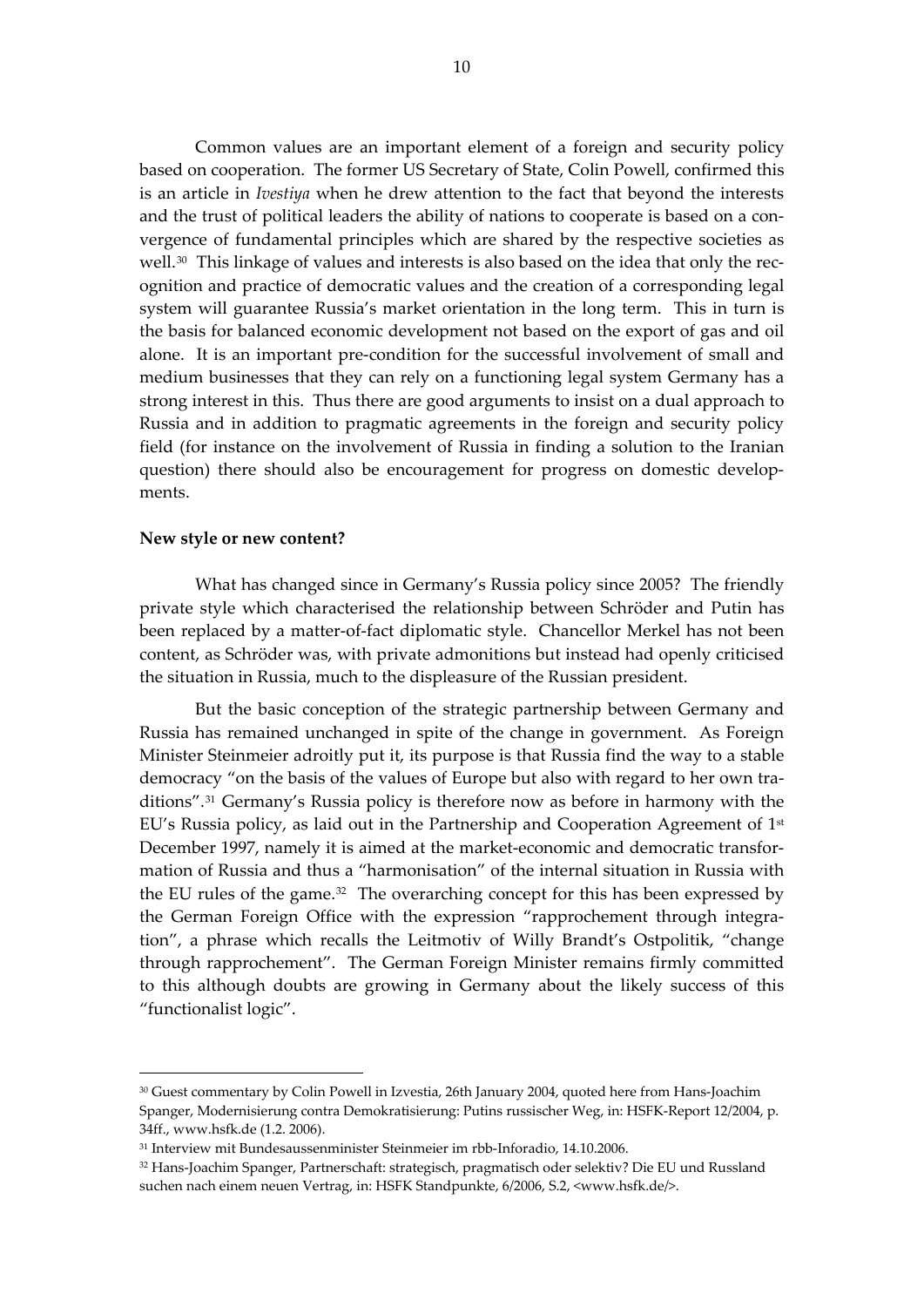In parallel to the deepening of the partnership with Russia, German foreign policy would like to place its Ostpolitik on a broader basis by lending greater weight to relations with the westerly states of the CIS who have previously been somewhat in Russia's shadow. In addition, there is new talk of a "Central Asia policy" by which German Ostpolitik will extend beyond the area of EU neighbourhood policy. In this extended Ostpolitik economic interests are mixed with a striving towards "harmonisation" of the domestic conditions of the Eastern partner states with those of the EU.

 The problem of asymmetric expectations, which has already become clear in the project of creating a strategic partnership with Russia, also characterises the desired partnership with Central Asian CIS states. While those states believe it is sufficient for commercial relations to have a political accompaniment and to be framed with cultural contacts, German policy has to be measured according to how far it shows commitment to democracy and human rights in these states. But the more clearly German Ostpolitik emphasises the normative aspect of the "harmonisation" of domestic policies in the whole of Europe, the more it is discredited in the eyes of Russian and Central Asian elites whose goal is to cling on to power. It is also inevitable that, with its Ostpolitik and Central Asian policy, Germany will also enter into implicit competition with Russia which has not given up its claim to a leading role in the CIS. German foreign policy must artfully look after its extended responsibility in Eastern Europe without jeopardising Russia's confidence.

 "Energy foreign policy" is an example of such a conflict situation. This is loudly invoked by the EU as a response to the actual or perceived dependence on Russia and the Middle East and as one of the main instruments which is to ensure the spatial diversification of energy supplies. Germany, which can rely on continuing to be reliably supplied with Russian oil and gas, has no reason to take part in the race for the in any case overestimated "energy resources of the Caspian Sea". It will gain nothing and only awaken Russian suspicion.

 The goal of Germany's "rapprochement through integration" with Russia is regarded with reservations by some Eastern EU states, since these countries are seeking to distance themselves from Russia rather than have any rapprochement with it. They do not consider Russia to be capable of democracy, and they believe it to be unpredictable and a continuing security problem as before. Germany is expected to show solidarity with the Eastern EU states and certainly not to "go it alone" with Russia. German Ostpolitik therefore has to be complemented by a policy towards Central Europe which would work towards understanding with the Eastern EU member states.

 For Germany's positioning, simple and grand sounding concepts like "the Paris-Berlin-Moscow axis" or "Germany as the leading power in Europe" are useless because they do not match the complexity of Germany's tasks. But also the more modest-sounding slogan of "rapprochement through integration" must be analysed